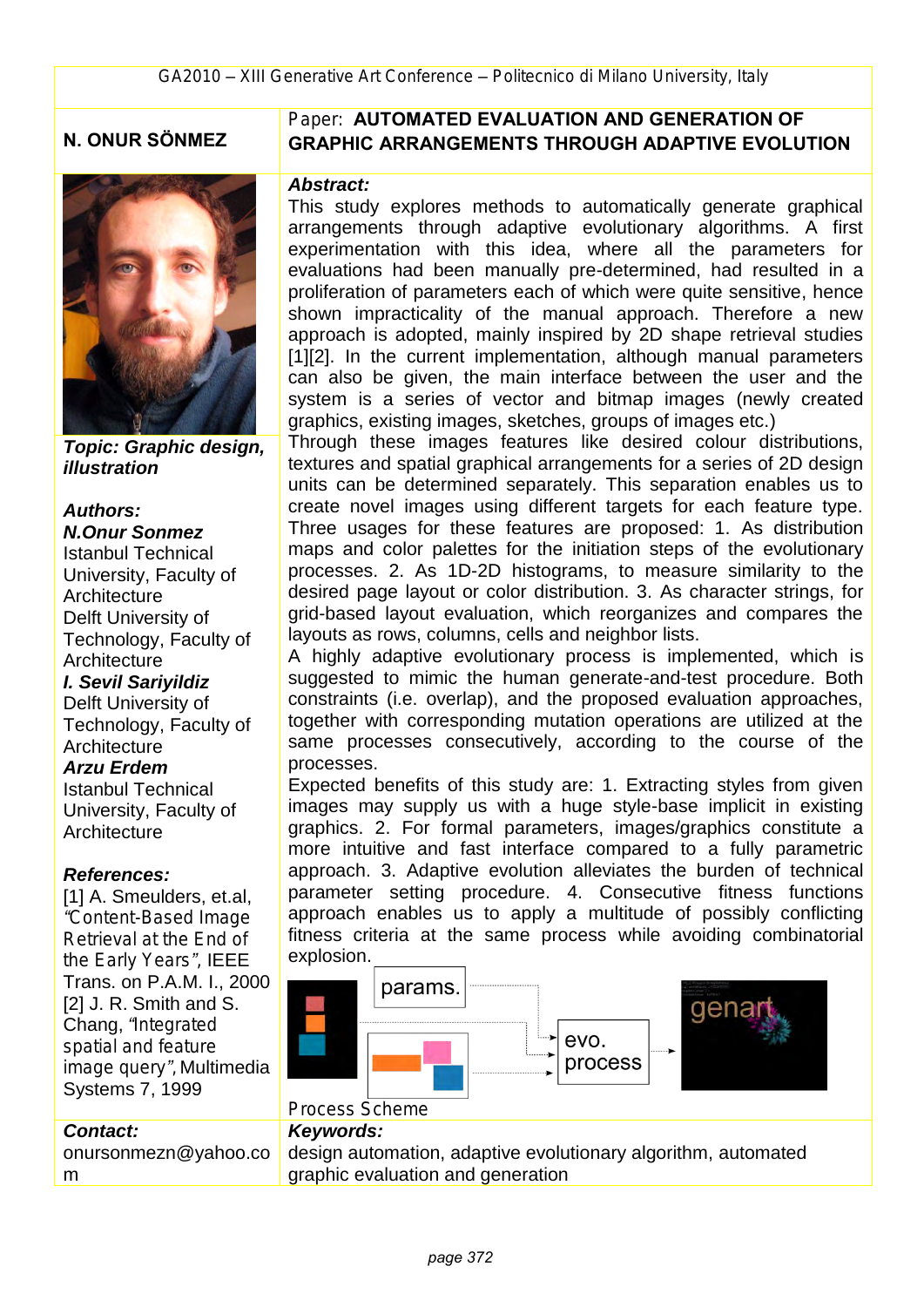# **Automated Evaluation and Generation of Graphic Arrangements through Adaptive Evolution**

### **N.O. Sonmez, Bsc, Msc**

*Faculty of Architecture, Istanbul Technical University, Turkey Faculty of Architecture, Delft University of Technology, The Netherlands* [onursonmezn@yahoo.com](mailto:onursonmezn@yahoo.com)

### **Prof. A. Erdem, Bsc, Msc, PhD**

*Faculty of Architecture, Istanbul Technical University, Turkey*

### **Prof. I. S. Sariyildiz, Bsc, Msc, PhD**

*Faculty of Architecture, Delft University of Technology, The Netherlands*

### **Abstract**

This study explores methods to partially automate a graphic design task through evolutionary computation. Automating visual evaluation is not a simple task, as visual characteristics, style and taste are often hard to define, or to parameterize. Regarding this problem a series of target images are used to define desired formal characteristics. Through these images, target features (describing color distributions and spatial arrangements) for a series of 2D arrangements are determined separately. This separation enables us to create novel images using different targets for each feature type. In this study, three usages for the extracted features are proposed: 1. For the initiation steps of the evolutionary processes, as distribution maps. 2. As 1D histograms for measuring color similarity between the target distribution and candidate arrangements. 3. For grid-based layout evaluation, in order to compare the layouts in the form of rows, columns and cells.

An adaptive multi-objective evolutionary process is implemented through a consecutive micro-processes approach, which is suggested to mimic the human generate-and-test procedure. Four objective functions with corresponding mutation operators are utilized at the same run consecutively, according to the course of the process. Several test series are carried out and the approach is found applicable: 1. Each of the four objective functions is tested separately, without initiation maps, for adaptive and non-adaptive versions. While all of them successfully converged to desired levels, non-adaptive versions were slightly better. 2. For 12 scenarios, four objective functions are used together in a multi-objective process setting, with initiation maps. All scenarios succeeded in maintaining and/or obtaining desired fitness levels. Yet, when compared, non-adaptive versions are found more successful and reliable for our parameter and problem settings.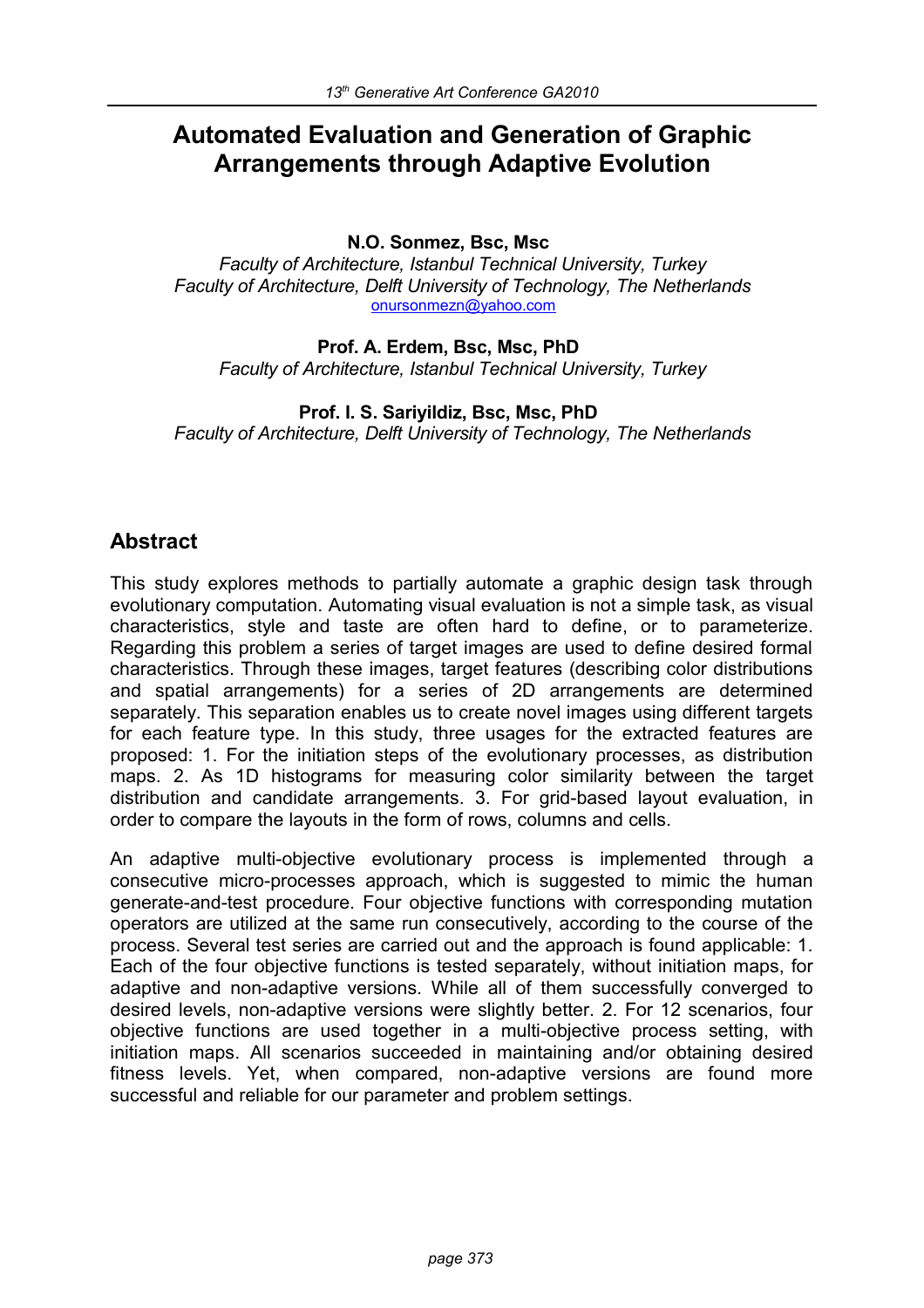### **1. Introduction, problem statement and definitions**

We want to introduce a series of experiments aimed at partially-automated design generation in the context of graphical arrangements. For our aims the task is defined as to generate arrangements using a canvas, basic design units (DUs, i.e. pattern stamps and text strings), and color sources (gradient and block colors). The goal is to obtain pleasing solutions, whose color and layout distributions resemble different target images, supplied by a user. The problem is chosen as an exemplary design task which involves a series of sub-tasks, a multitude of phases, several formal operations, and most important, visual evaluation.<sup>[1](#page-2-0)</sup>

A convincing automated visual evaluation approach, which is able to take users' desires into consideration, would be indispensable for an intelligent, automated or semi-automated design system. While in artistic illustration studies attempts have been made for automated visual evaluation [1], especially in design automation studies visual evaluation, if not completely omitted or hidden beneath functional performance, is still mostly relegated to the human judges; who are summoned either during or at the end of the processes. Interactive evolutionary algorithms exemplify one case, and parametric approaches another. In the latter case, parameters are adjusted before the process. After evaluation, the user is supposed to re-adjust the parameters and restart the process until desired results are obtained. Real-time versions can also be envisioned, however, in any case defining visual characteristics by numeric parameters might become a very complex and tedious task, while interactive sessions tend to become tiresome for the human judges.

In this study, evolutionary computation is utilized to mimic the generate-and-test (i.e. evaluate) procedure of the human designers, where, in a series of successive stages, a multitude of alternatives are proposed, evaluated and selected according to a number of objective functions. Instead of an interactive process, a simple method is proposed to automatically evaluate the candidates. Desired visual characteristics are defined and fed to the system by means of target images. Images create a fast, intuitive, yet controlled interface for the human designer, thus the need for numeric parameter setting is eliminated. An image-based user interface for knowledge input for an architectural design context is exemplified in [2]. In a broader perspective, style extraction from given images may supply us with a huge style-base implicit in existing graphics. For the extraction task, content based image retrieval (CBIR) studies supply us with a wealth of fast and well-studied techniques<sup>[2](#page-2-1)</sup> [3, 4, 5]. This study incorporates simplified variants of techniques described in [6]. Through these techniques, evaluation procedures are implemented to evaluate the candidate images according to their similarity with given target images.

Unfortunately, there still remains a large amount of parameters to be adjusted for the evolutionary process itself to perform well. These parameters are not independent

<span id="page-2-0"></span><sup>1</sup> In this study the phrase, 'visual evaluation' is preferred over 'aesthetic judgement'.

<span id="page-2-1"></span><sup>&</sup>lt;sup>2</sup> CBIR is any technology that in principle helps to organize digital picture archives by their visual content and mainly deals with two problems: how to mathematically describe an image, and how to assess the similarity between a pair of images based on their abstracted descriptions. [4]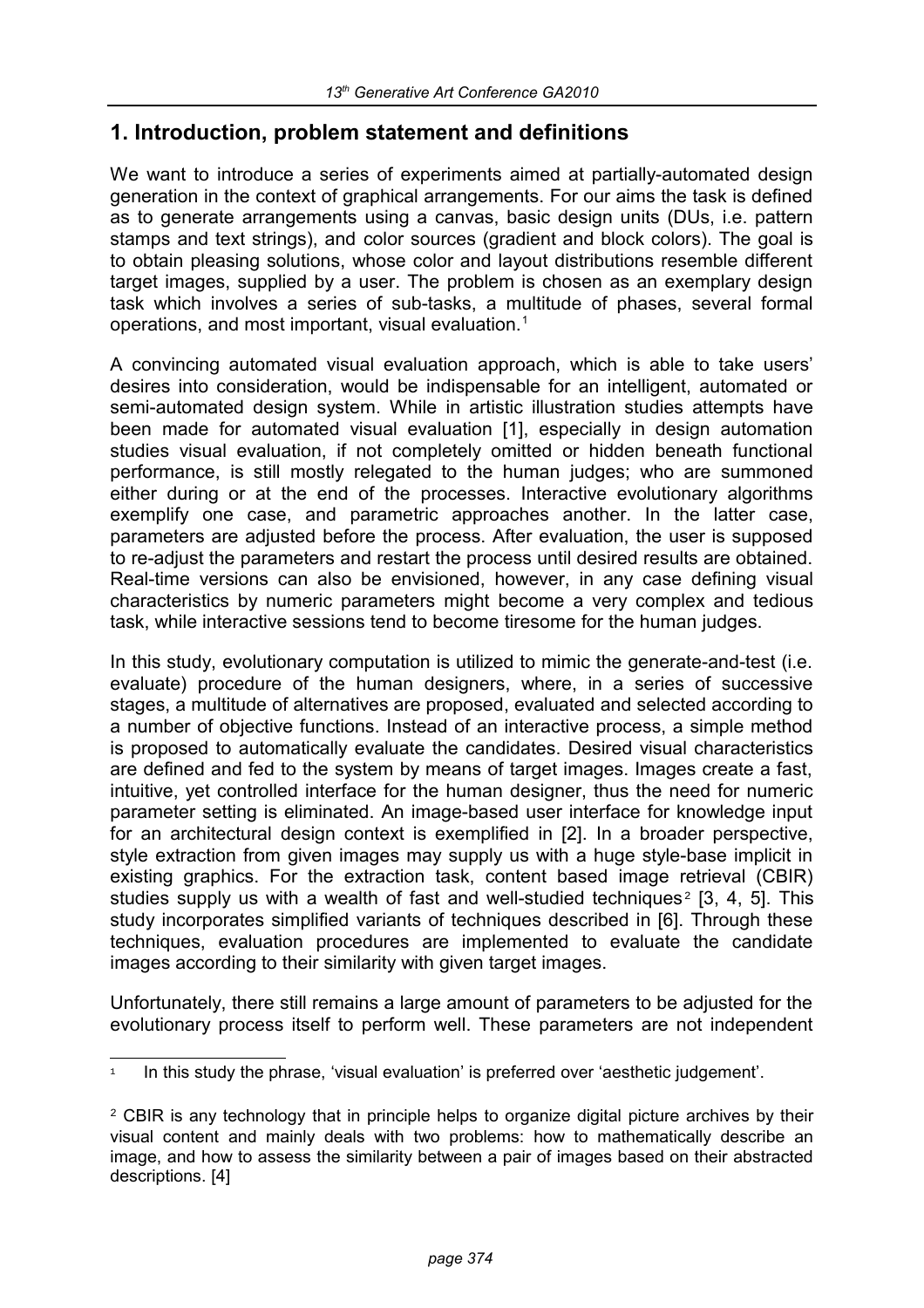from each other and searching for the best values for all different combinations is practically impossible. Even if parameters are optimized one by one regardless of their interactions, the process is still time consuming. Moreover best value combinations tend to vary for each different design scenario, and even worse, these tend to change during the evolutionary process [7]. Regarding parameter adjustment problem, [7] makes a distinction between 'parameter tuning' and 'parameter control'. The former amounts to finding good values for the parameters before the running of the algorithm, which remain fixed during the run. The latter offers an alternative, as it amounts to starting a run with initial parameter values that are changed during the run, with the hope that the process finds best values itself during the process. To address this problem we have tested and compared both alternatives.

Finally, our approach utilizes a multitude of objective functions, corresponding to different aspects of the graphic arrangement. One easy solution for using multiple objective functions together is to combine the multiple objectives into a single objective function as a weighted sum [8], which, in our case, is not a straightforward task. Another approach is 'pareto optimization', which we believe is too strict for our aims. Thus, a rather tolerant approach is experimented with: Micro evolutionary processes are interleaved into a macro process according to the course of the evolution of the same population. In this way a multitude of possibly conflicting objective functions are incorporated consecutively at the same run. This is weakly reminiscent of a human designer's attitude.

# **2. Review**

Our problem constitutes a sub-region of a broader layout generation problem. Layout generation is a long-studied field of computational design, which has many variants including artistic illustration, graphic design, user interface design and architectural/engineering layout problems.

In the field of evolutionary art, a major line of production has been expression-based image/texture generation initiated by Karl Sims [1]. Mathematical expressions are used as genotypes which can be represented as tree graph structures. When the expression represented by the tree is evaluated at a pixel coordinate, the resulting value can be used to determine the color of that pixel [1]. Candidate images are generally evaluated and ranked by a user during interactive sessions. A series of studies explored a neural net approach to learn the user's preferences from the images evolved during these sessions, and to use this knowledge to automate the evaluation stage [9, 10, 11]. Efforts have been made by [12] to use complexity estimates for images to produce automated image 'critics' with the aim of using this knowledge for automated and semi-automated image generation sessions [13]. [14] attempts to automatically evolve procedural texture formulas by matching the candidates with artistic imagery. A multi-objective pareto optimization process is employed, where candidate textures are evaluated according to several objectives including bell curve distributions of color gradients and color histogram scoring by matching a candidate texture's color composition with the color histogram of a target image [14].

In design fields layout problems generally involve distinct design units to be arranged on a 2D space/canvas according to a multitude of requirements. Constraint-based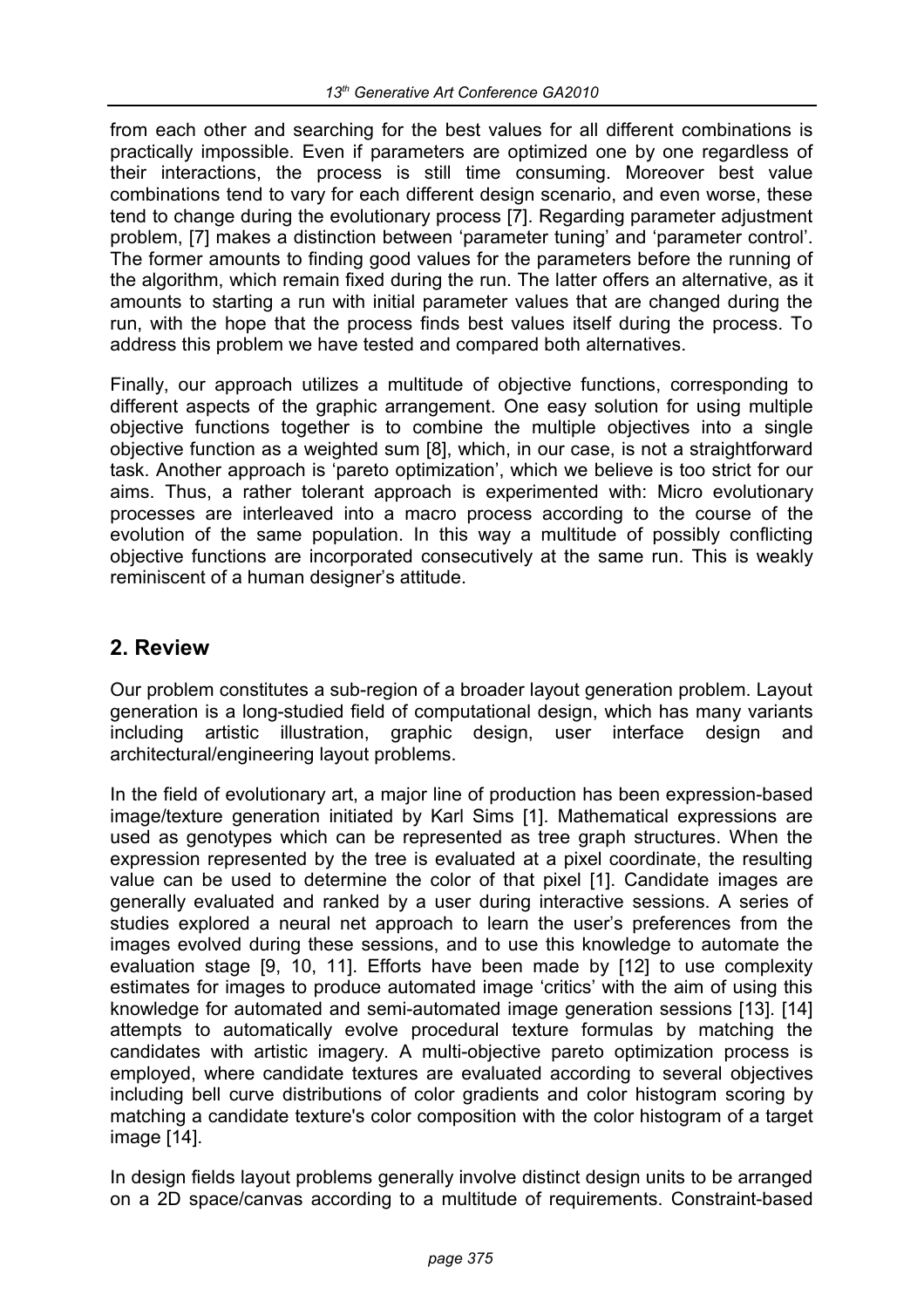approaches are common in visual interface layout generation, while template and grid based layout organizers are also widely utilized [15]. [16] proposes automated layout generation based on automated evaluation of visual balance, while [17] describes a flexible system for automatic page layout that makes use of genetic algorithms for albuming applications. Layout fitness is based on graphic design preferences supplied by the user according to following criteria: balance, spacing, chronology, emphasis, unity. Another line of research, which is closely related to our study formulated the architectural layout problem as an evolutionary search. [18-20] proposed to derive an objective function implicitly from a set of target spatial distributions using axial maps, and made experimentations on the representation of style.

# **3. Method**

### **3.1 Target images**

In our study, two types of target images are utilized: for color distribution, an arbitrary bitmap image is supplied by the user. For design unit (DU) layout, a vector graphic is generated by the user according to a layer scheme,<sup>[3](#page-4-0)</sup> and then this vector definition is parsed with a script so that coordinates of all the DUs are acquired according to DU type. From this information, an initiation map is produced as follows: each DU center's coordinates are divided by a cell width (100 pixels is used for all tests) and the resulting cell (row nr, column nr) is placed in a dictionary holding possible initiation positions for each DU type. Preparation of target features is described below.

### **3.2 Genotype, initiation, selection and crossover**

The genotype comprises all data related to a single candidate image, including phenotype mapping information. Both evolved and non-evolved values are stored in an individual's genotype.<sup>[4](#page-4-1)</sup> Each DU has a static location on a fixed length chromosome. For each DU, evolved values are center coordinates and RGB values for gradient stops. In the adaptive version, for each objective function, separate lists of standard deviations for nudge and color mutations (one SD for each DU), and swap rate values (one for each individual) are also stored and evolved.

An individual is initiated by assigning center coordinates, color values and optional mutation parameters to all of its DUs. Center coordinates are initiated either from amongst possible values of the initiation map or randomly.

Three selection operators are implemented: fitness proportional, tournament and uniform. Test runs showed that each objective function required different selection combinations for the three selection thresholds (selections for crossover parents, mutation candidates and new generation)

<span id="page-4-0"></span><sup>&</sup>lt;sup>3</sup> For graphic related tasks Inkscape is used, which is an open source vector graphic application.

<span id="page-4-1"></span><sup>&</sup>lt;sup>4</sup> All programming and computation is done in Python language. In addition to Python's standard library, several external modules are utilized: numpy, scipy, matplotlib, PIL, pycairo, polygon, shapely and psyco.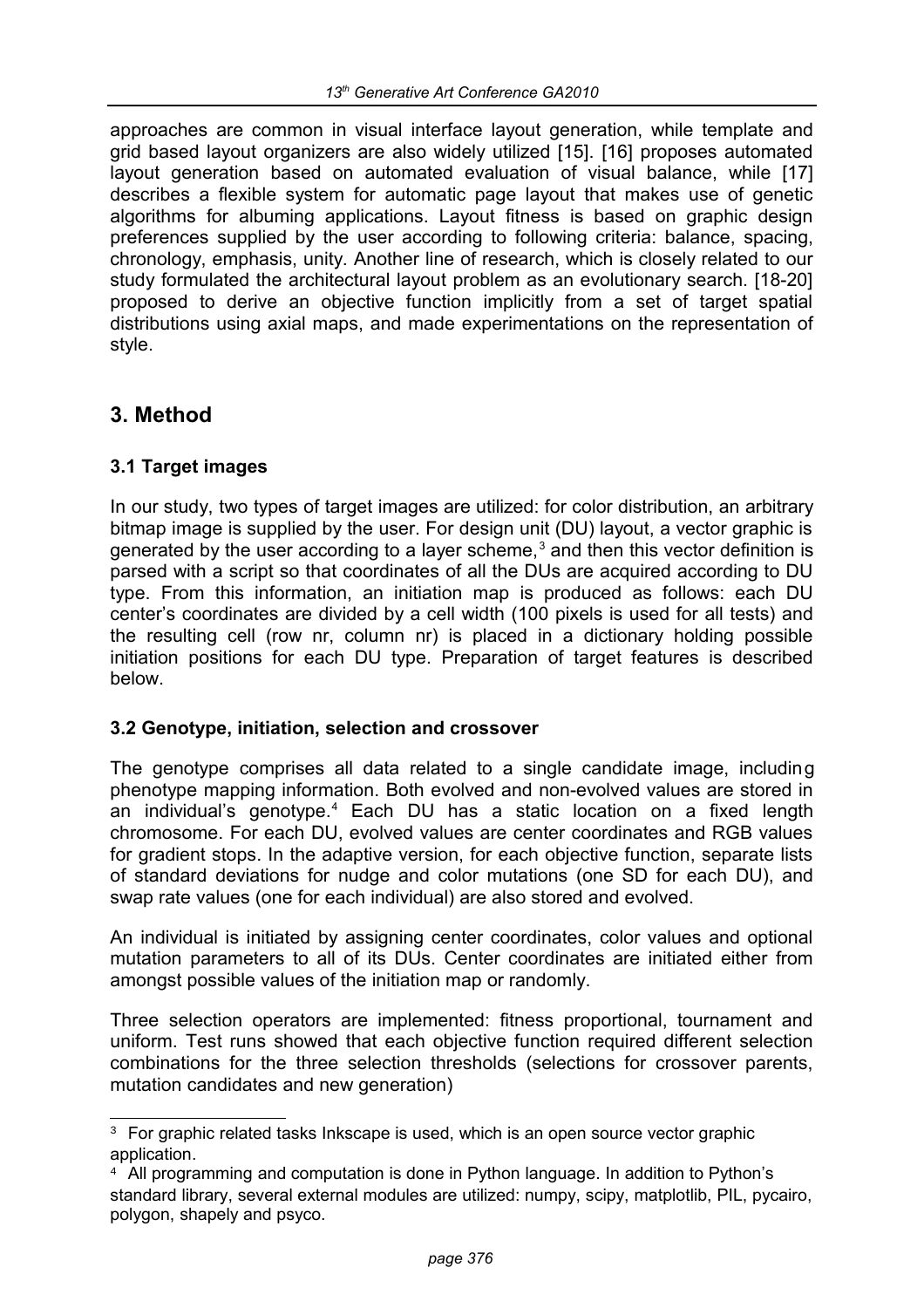An 'n point crossover' operator is preferred. Because the DU positions are static on the genotype, it is rather straightforward to exchange randomly selected DU's between genotypes. Adaptive sigma rates and swap ratios are not exchanged, so that crossover acts as a mutate-crossover operator. Crossover/mutation rate was kept around 0.25.

### **3.3 Mutation operators and parameter control (adaptivity)**

There are three mutation operators: Nudge, swap and color mutations. Nudge mutation is a type of 'creep mutation' [7]. First a number is drawn from a uniform distribution between 0 and 1. If this number is above a specified threshold (for our case 1), the unit isn't mutated, otherwise, another number is drawn for the nudge step, this time from a Gaussian distribution with mean 0, and standard deviation (SD) s. If this step is below a threshold it is ignored, else, it is summed with the present value.

Color mutation is implemented similarly. For each of the H, S and V values, the value is mutated as above, then if the resulting value is below 0 or above 1, it is rescaled with a remainder operator so as to stay circular (-0.2 = 0.8).

In the adaptive version, for each of the above operators and for each fitness type, separate SD values for each DU are stored in an individual's genotype. These values are mutated with a similar creep mutation operator before the nudge mutations are done.

For swap mutation an individual is chosen, and then a number is drawn, if above a certain swap rate, according to another ratio, required numbers of DU couples are selected amongst the individual's chromosome. Then center coordinates of these DU couples are exchanged. In the adaptive version, for each individual and for each fitness type separate swap rates are stored. Swap rate values are bounded at 0 and 1 and mutated using a creep mutation before the swap mutations are applied.

### **3.4 Objective functions**

In total five objective functions (fitness types) are implemented, two of which are combined together. Hence, four different types of evolutionary processes are defined each with different mutation and selection operator combinations and parameters.

1. Out + Overlap fitness: In this project, a flexible spatial representation is used, so that the DUs can overlap each other or cross the outer boundary. This combined objective function is implemented to control outward migration and overlapping of the DUs. Each DU has a rectangular bounding box. Fitness is calculated as follows: for each candidate layout, first, all DUs are checked for outer boundary violation. If a DU is partially violating the boundary, a penalty is given according to the ratio of the violating part. If a DU is totally out of the boundaries penalty is given according to the distance from the center of the image. Secondly, all DUs are checked for overlapping other DUs. If overlap occurs overlapping area is divided by the smaller DU's area, and a penalty is given accordingly [Fig.1]. Finally total outer boundary penalties and DU overlap penalties are combined into a single fitness value by a weighted sum. A nudge mutation is used for this fitness.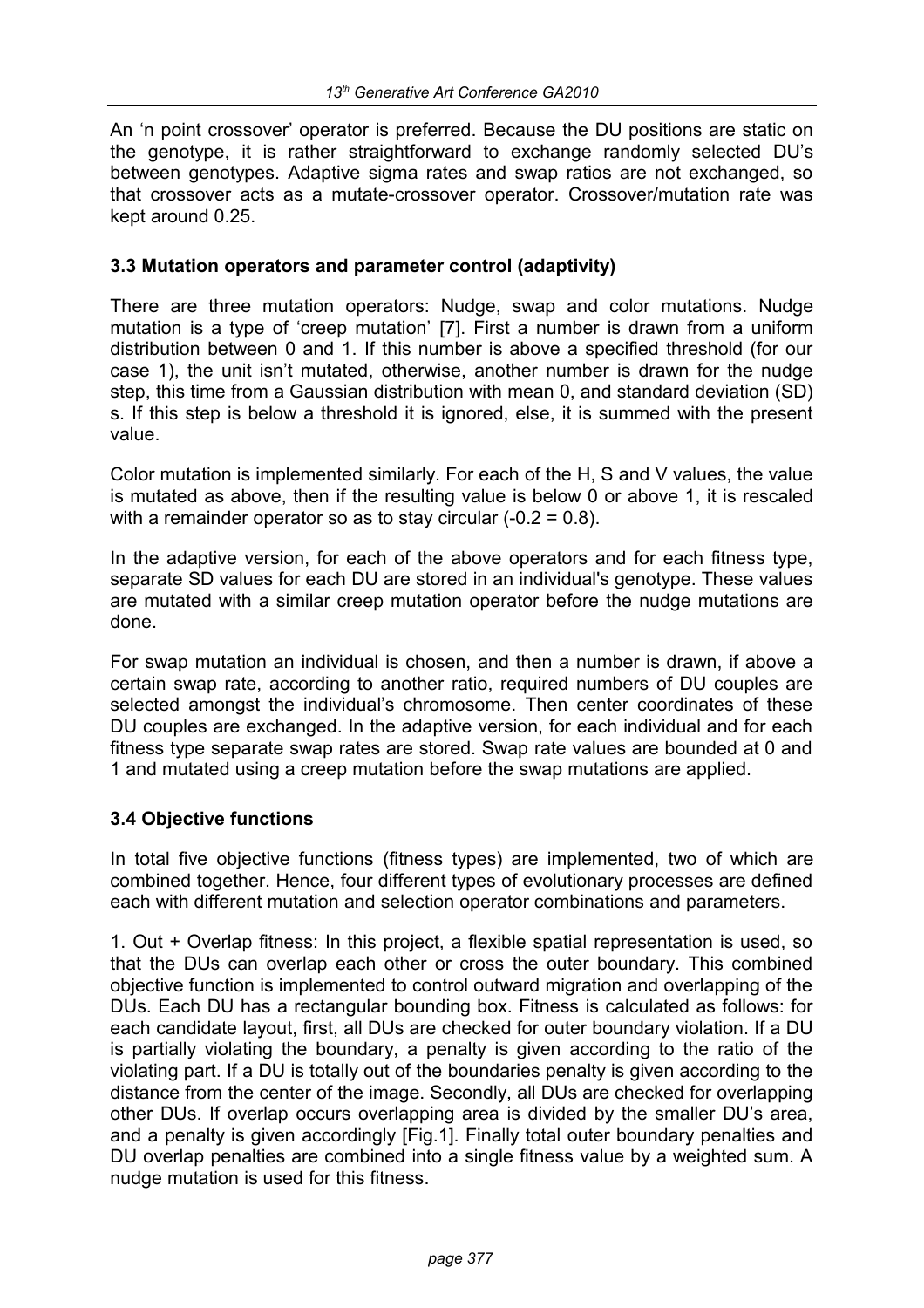

*Figure 1. Penalty calculations for out + overlap fitness.*

2. Cell fitness: Target feature is prepared as follows: coordinate values of each DU's center are divided by a cell width (100 pixels) and a symbol representing the DU's type is placed in a grid cells dictionary, this dictionary is stored as the fitness target [Fig.2]. For evaluation, same is applied to each candidate layout. Then, the two cell dictionaries are compared. For each cell a penalty is given for the mismatches. If a DU type is present in a specific cell of the target and not in the corresponding cell of the candidate, a penalty is applied. This fitness is meant to be tolerant for abundance cases, where candidate images contain larger numbers of DUs than the targets do.

3. Sequence fitness: Again a grid is prepared for a specified width (100 pixels), then for each row and column, symbol strings are produced according to DU types' sequences. Dots ('.') are placed for empty cells. This procedure is applied to both targets and candidates [Fig.2]. For fitness evaluation, each of a candidate image's strings is compared with the corresponding string of the target. This comparison is done by finding the "Levenshtein distance", which gives the minimum number of edits needed to transform one string into the other, with only insertion, deletion, or substitution operations.<sup>[5](#page-6-0)</sup> This fitness has the advantage of taking relative positioning of the DUs into account, but penalizes abundance cases. Swap and nudge mutations are used for these fitnesses.



*Figure 2. Cell, row and column preparation for cell and sequence fitnesses.*

4. Histogram fitness: For target preparation, first the RGB values of the target image are converted into HSV mode, which is relatively more intuitive for human perception. Then for each series of H, S and V values, separate histograms are prepared and normalized so that the total area of the histogram equals 1. This step is necessary to compare images with different pixel quantities. $6$  Several bin widths are tested and no considerable difference is observed; in the end, histograms with 70 bins are used. After the same procedure is applied to prepare candidate

<span id="page-6-0"></span><sup>5</sup> Python implementation of the Levenshtein distance is taken from the Wikibook, "Algorithm\_implementation" October, 2010:

<span id="page-6-1"></span>http://en.wikibooks.org/wiki/Algorithm\_implementation/Strings/Levenshtein\_distance#Python <sup>6</sup> Numpy's histogram procedure is used.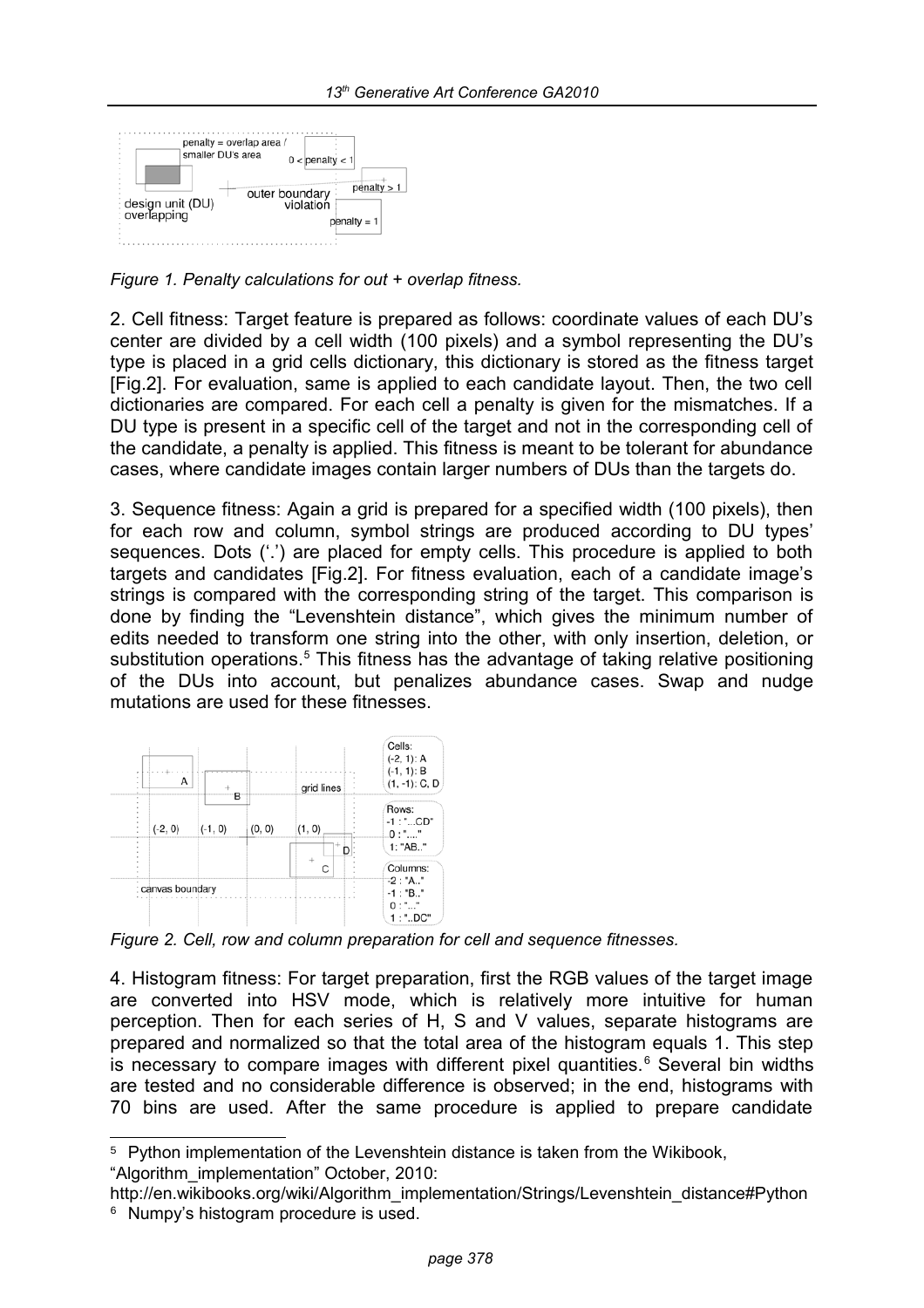histograms. Manhattan distance is calculated between target and candidate histograms.<sup>[7](#page-7-0)</sup> Then the three distance values corresponding to H, S and V histograms are combined with a weighted sum (equal weights are used). Color mutation is used together with an optional nudge mutation for this fitness.

### **3.5 Process**

Before each consecutive run, an initial priority list is made amongst the fitness types. And for each fitness type, desired fitness thresholds (beginning and end), selection and mutation operators, and initiation values are determined. Care should be taken for these adjustments, because success of the run is closely connected with proper settings.

First fitness type on the priority list is set as the current fitness, and then the population is initiated either according to a map or randomly (10 individuals in our scenarios). Number of individuals is fixed. All the individuals are evaluated according to all of the fitness types, but selections are conducted according to the current fitness. After mutation and crossover (20-30 and 8-12 candidates are produced respectively), candidates are evaluated and a new population is selected from amongst the old population plus candidates. Best n individuals can be directly preserved. At this stage for all fitness types, mean fitness values are calculated. If all the fitness values are above their current threshold, all the thresholds are raised one step. Then the priority list is traversed to find the first fitness type where mean fitness is below its current threshold. This way, when the current fitness surpasses its threshold, the next fitness type is activated, and when because of conflicts current fitness decreases the mean fitness value of a prior fitness, prior one is re-activated to readjust the population. Though there are other details concerning adaptive process parameters, stability checks and runtime priority re-adjustments, basically this is the consecutive approach that is adopted.

# **4. Tests and results**

First a series of tests are conducted to find the best process parameters; as if these were independent. Then with these parameter settings, tests are carried out to assess the performance of the objective functions separately. To better asses the relative performance of the adaptive versions, three series of tests are carried out with different population and mutation count combinations of (10-20), (40-40) and (80-80). For each fitness type: 10 x 2 (adaptive vs. non-adaptive, with the same initiation values)  $\times$  3 (population sizes) = 60 tests are carried out. Figure 3 shows target images, example results and average fitness graphics for each objective function for the first case (10-20). The "out + overlap" fitness did not perform well on adaptive versions. For the other fitnesses, in the first two cases (10-20 and 40-40), non-adaptive versions worked (mostly) slightly better, and in the last case (80-80) performances of adaptive and non-adaptive versions became roughly equal. Unfortunately, this increase in population, though lengthened the evolutionary process, did not result in considerably better fitness levels.

<span id="page-7-0"></span><sup>&</sup>lt;sup>7</sup> Scipy spatial package is used.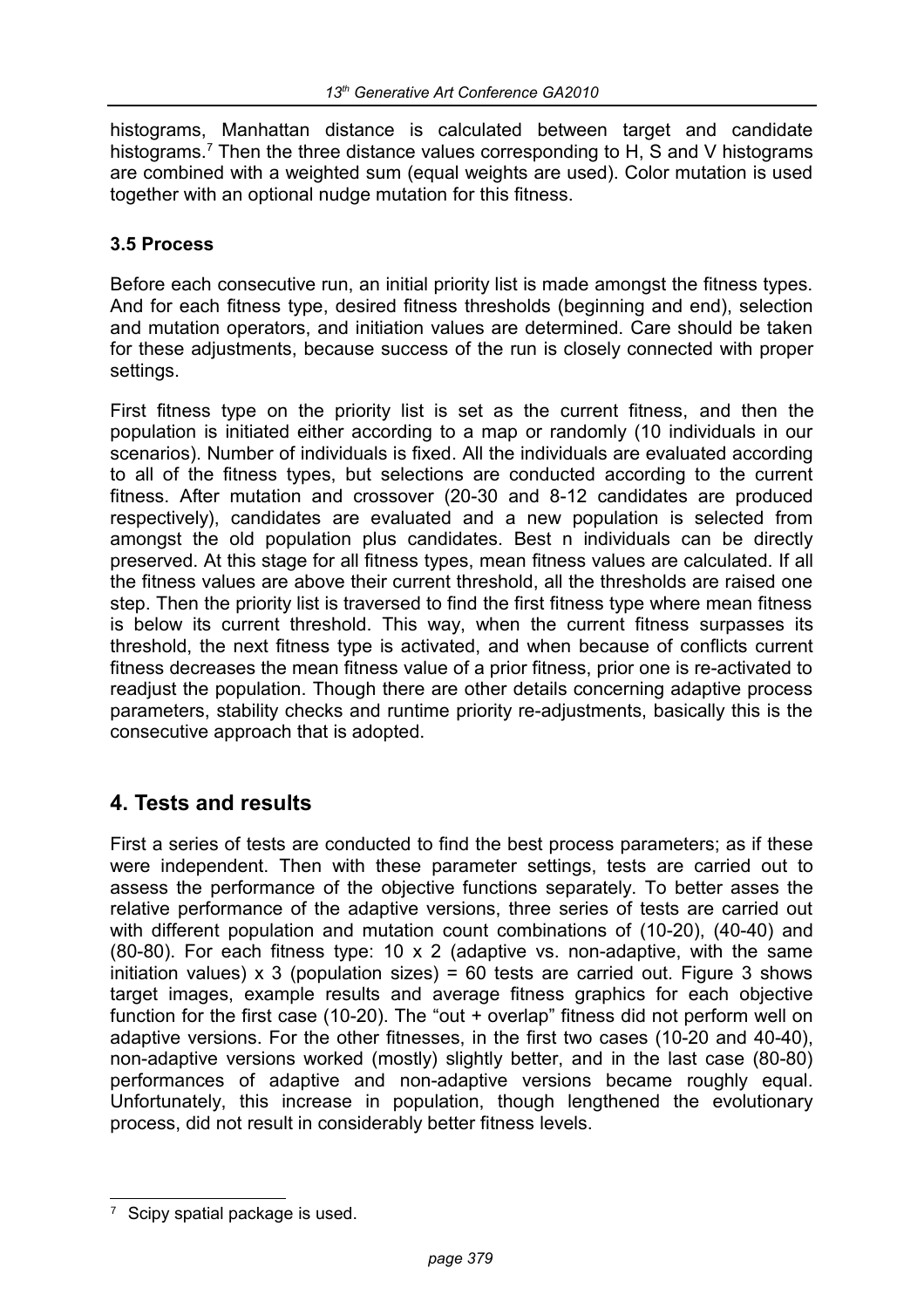

*Figure 3. Test series for measuring the performance of objective functions in separate runs. (First case: 10 individuals 20 mutations)* 

Main test series are conducted for assessing the viability of the consecutive approach. Twelve real-world scenarios are developed, that are: producing decorative arrangements for coffee-cups, t-shirts and computer desktop wallpapers. For each scenario, target images are produced for color and layout. Six of the scenarios use exactly the same amount of DU's with their layout targets. The remainder are initiated with double this number, in order to test the tolerance for abundance cases. For each scenario ten tests are carried out with the same initial parameters. In order to save time, individuals are initiated with maps acquired from the layout targets. In this case while the aim of the histogram fitness is reaching from a random color distribution state to a higher fitness, layout fitnesses mostly have to preserve the initial levels. The "out + overlap" fitness has an additional task to stir up the arrangements especially in the beginning of the run.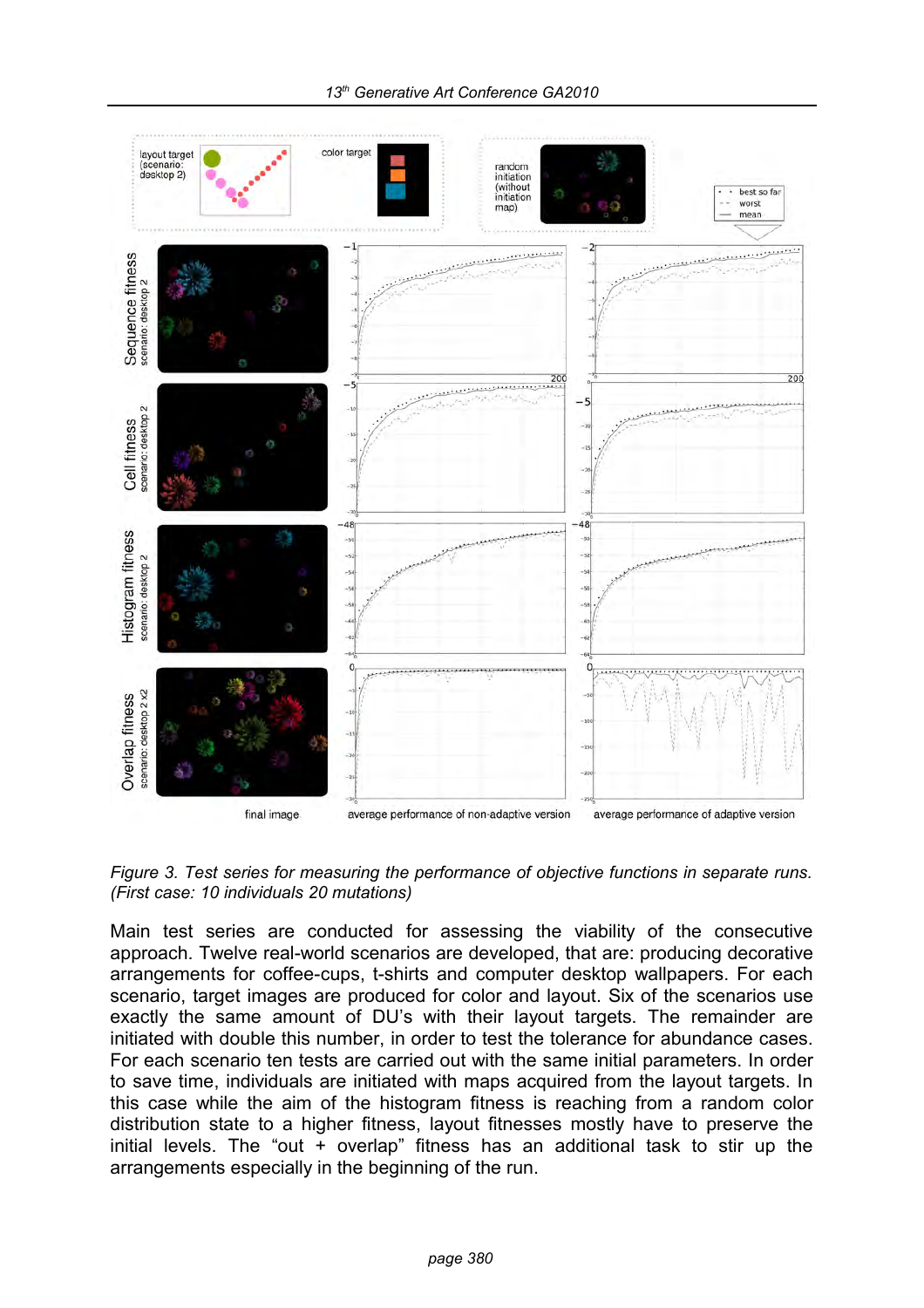Adaptive versions were initially preferred, which performed sufficiently well on regular scenarios [Fig.4]. But especially for the 'abundant' problems, success rates decreased down to around %50. When compared with the fixed parameter versions, adaptive versions yielded worse results in most of the scenarios tested so far. The main reason appears to be the poor adaptive performance of the "out + overlap" fitness. The second reason is, in our consecutive approach the main problem is not to supply variety but the contrary. In order to restrict variety, population size is kept small (i.e. 10), and this doesn't seem to provide a search space wide enough for the proliferation of parameters required by the adaptive process.



*Figure 4. Comparison of regular and 'abundant' scenarios. In the abundant case number of DUs is doubled in the candidate image, but the targets are the same.*

After adaptivity is disabled even the abundant scenarios reached desired levels on all fitnesses reliably. [Fig.5]. An important result is that, the stochastic nature of the evolutionary algorithms, when coupled with our tolerant objective functions, exhibits a flexible design approach: it is possible to produce a variety of distinct solutions,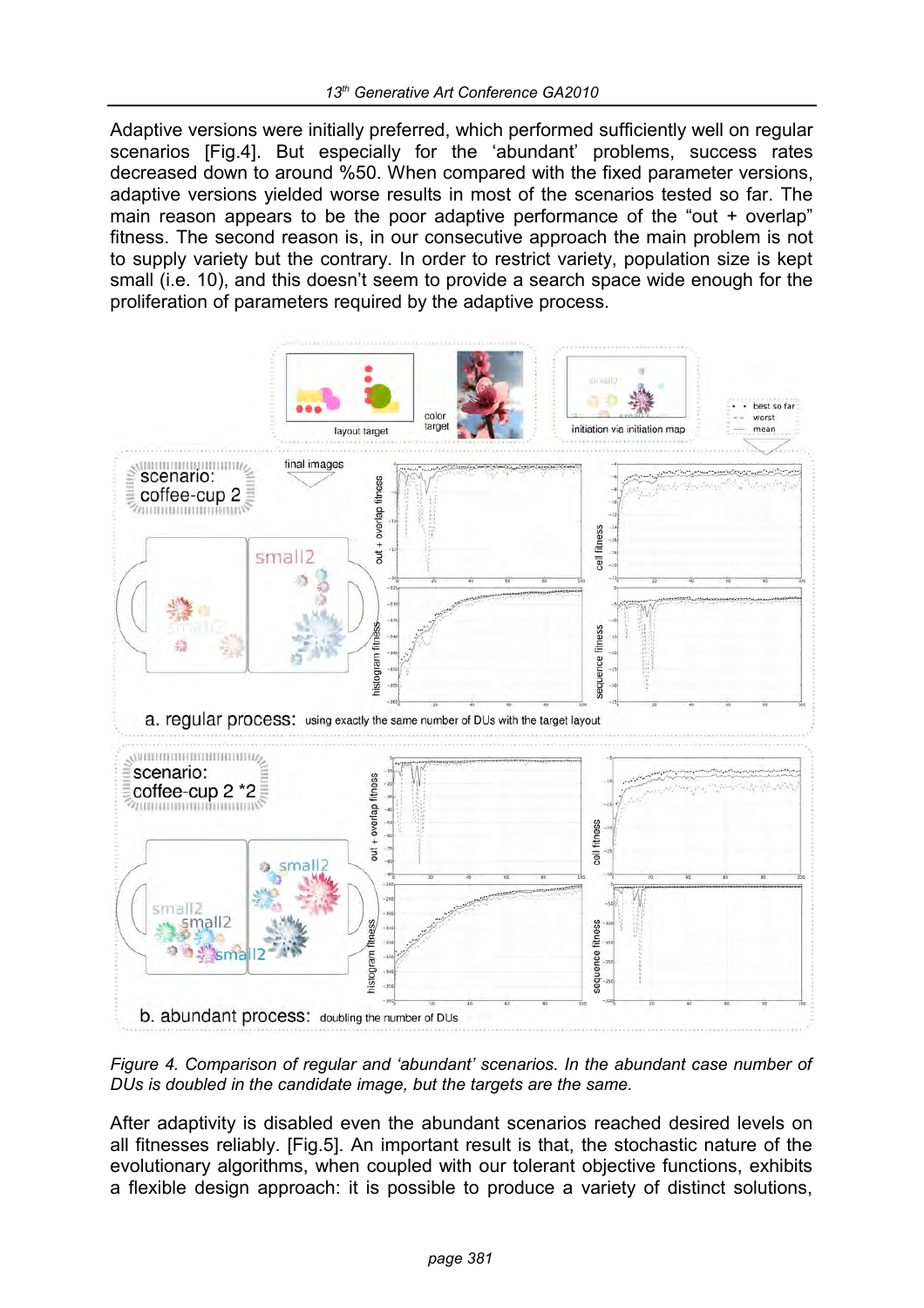which comprise different types and numbers of DUs, while still resembling the same targets.



*Figure 5. Comparison of average courses of adaptive and non-adaptive multi-objective runs. Non-adaptive version is clearly more reliable.*

# **5. Conclusions**

In this study a semi-automated approach for generating graphic arrangements is described, an image based interface is exemplified and a kind of multi objective evolutionary algorithm, the "consecutive approach" is successfully demonstrated. Our experiments exhibited the applicability of this approach to our task.

Regarding parameter control and adaptivity, current tests compared the adaptive and non-adaptive versions for only the best initial parameter settings, where non-adaptive versions performed slightly better. But no tests are carried out with other (worse)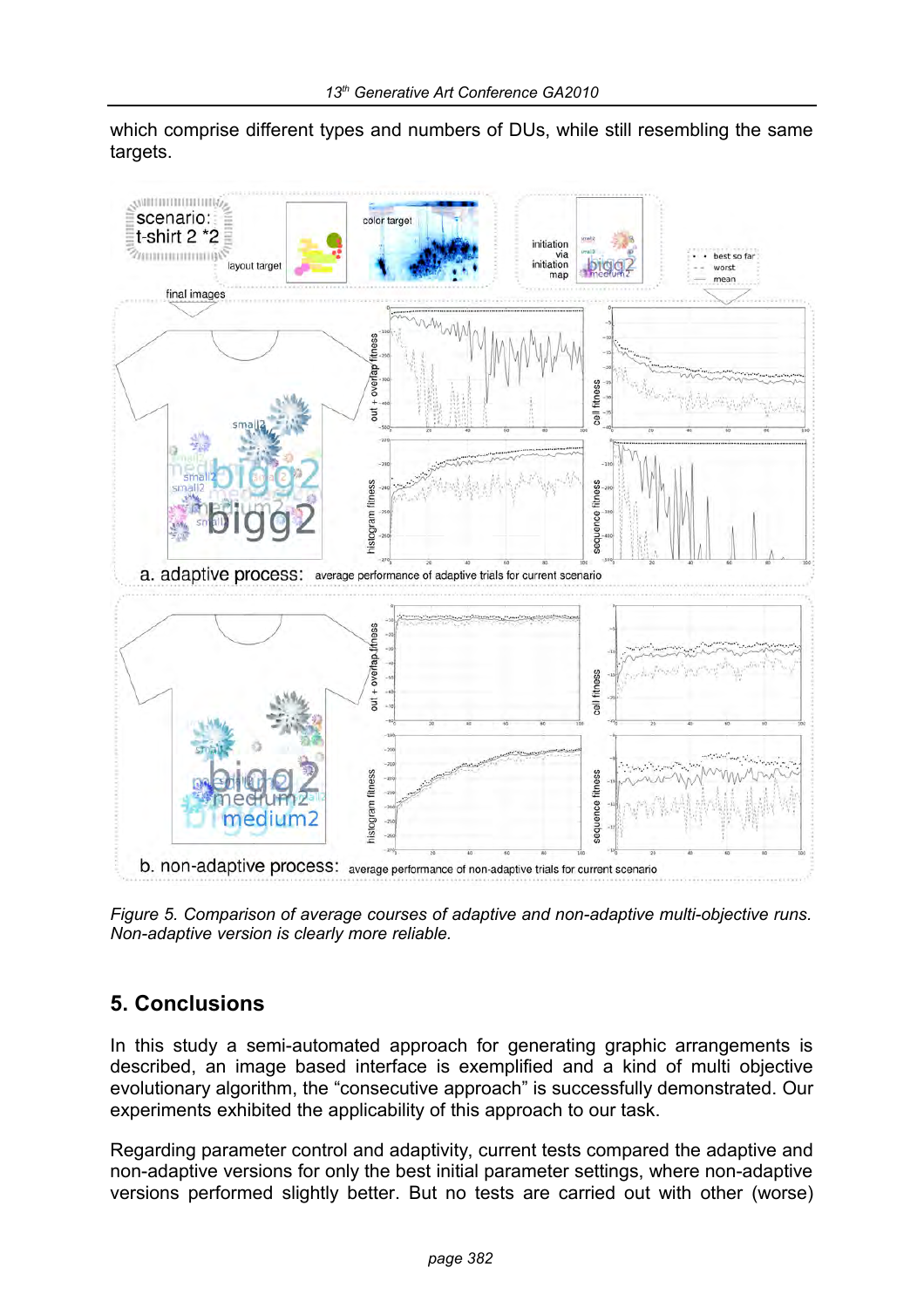parameter settings where adaptivity could have exhibited it's real expediency. More experimentation should be done with a more carefully designed adaptation process, in order to better asses the usefulness of adaptivity. Parameter control is important, because another result of this experiment series for us was that, parameter tuning for fixed values is really a time consuming task and would better be done by the process itself.

#### **Acknowledgements**

This study is supported by the International Research Fellowship Program of TÜBİTAK, The Scientific and Technological Research Council of Turkey.

#### **References**

[1] Lewis, M., Evolutionary Visual Art and Design. In Romero, J. and Machado, P. (Eds.), *The Art of Artificial Evolution: A Handbook on Evolutionary Art and Music*, Springer-Verlag, 2008.

[2] Dillenburger, B., Braach, M. and Hovestadt, L., Building Design as an Individual Compromise between Qualities and Costs: A General Approach for Automated Building Generation under Permanent Cost and Quality Control. In Tidafi, T. and Dorta T. (Eds). *Joining Languages, Cultures And Visions: Caadfutures 2009*.

[3] Smeulders, A.W.M., Worring, M., Santini, S., Gupta, A., and Jain, R., Content-Based Image Retrieval at the End of the Early Years. *IEEE Transactions on Pattern Analysis and Machine Intelligence*, Vol. 22, No. 12, December 2000.

[4] Datta, R., Joshi, D., Li, J., and Wang, J. Z. Image Retrieval: Ideas, Influences, and Trends of the New Age. *ACM Computing Surveys*, Vol. 40, No. 2, Article 5, April 2008. [5] Veltkamp, R.C. and Tanase, M., Content-Based Image Retrieval Systems: A Survey. Department of Computing Science, Utrecht University, 2002 (A revised and extended version of technical report UU-CS-2000-34, October 2000).

[6] Smith, J. R. and Chang, S., Integrated Spatial and Feature Image Query. *Multimedia Systems* 7, 129–140, 1999.

[7] Eiben, A.E. and Smith, J.E., Introduction to Evolutionary Computing. Springer, New York, 2003.

[8] de Jong, K.A., Evolutionary Computation A Unified Approach. The MIT Press, Cambridge, Massachusetts London, England, 2006.

[9] Baluja, S., Pomerleau, D. and Jochem, T., Towards Automated Artificial Evolution for Computer-Generated Images. *Connection Science*, Vol. 6, Nos. 2 63 3, 1994.

[10] Wiens, A.L. and Ross, B.J., Gentropy: Evolutionary 2D Texture Generation. *Computers And Graphics*, 26(1): 75–88, 2002.

[11] Hewgill, A. and Ross, B.J., Procedural 3d Texture Synthesis Using Genetic Programming. *Computers & Graphics* 28, 569–584, 2004.

[12] Machado, P., Romero, J., Santos, M.L., Cardoso, A., and Manaris, B., Adaptive Critics for Evolutionary Artists. In Raidl, G.R., Cagnoni, S., Branke, J., Corne, D.W., Drechsler, R., Jin, Y., Johnson, C., Machado, P., Marchiori, E., Rothlauf, F., Smith, G.D. and Squillero, G., (eds.), *Applications of Evolutionary Computing*, Evoworkshops2004, Vol. 3005 Of LNCS. Springer, pp437–446, Coimbra, Portugal, 2004.

[13] Machado, P., Romero, J., Cardoso, A. and Santos, A., Partially Interactive Evolutionary Artists. *New Generation Computing*, 23, pp143-155, Springer, 2005.

[14] Ross, B.J., Ralph, W., and Zong, H., Evolutionary Image Synthesis Using a Model of Aesthetics. In Yen, G.G., Lucas, S.M., Fogel, G., Kendall, G., Salomon, R., Zhang, B.T., Coello, C.A.C. and Runarsson, T.P., (eds.), *Proceedings Of The 2006 IEEE Congress On Evolutionary Computation*, Vancouver, BC, Canada. IEEE Press, pp1087–1094, 2006 [15] Lok, S. and Feiner, S., A Survey of Automated Layout Techniques for Information